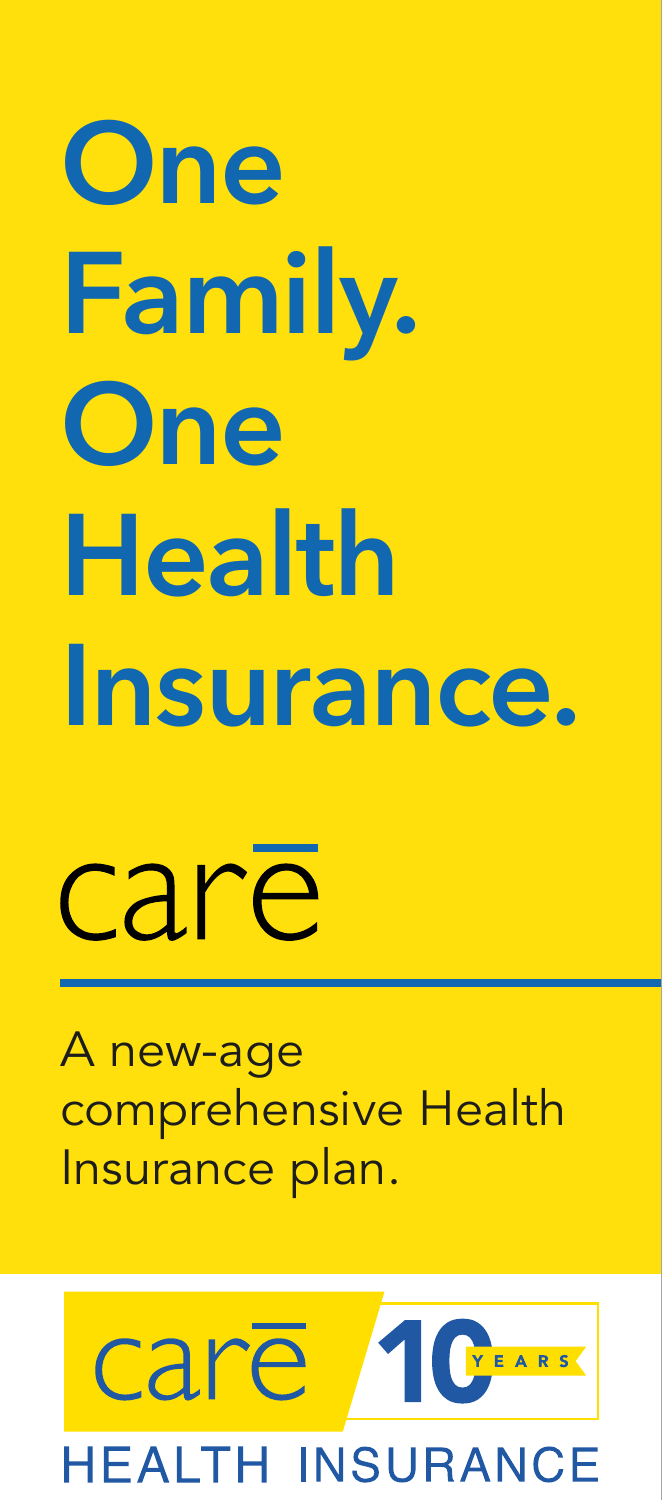# care



# **FOR WORRY FREE TODAY AND TOMORROW**

Your main concern should be getting well or nursing a loved one back to health and not hospital bills and other related expenses. So we want to get those bills out of your way with our simple plans and help in getting your health and happiness back.

# **BREAK THROUGH ADVANTAGES**

In addition to hassle-free claims, we believe you deserve distinct benefits for choosing care, and they come your way in the form of thoughtfully designed product & service features:

- Wide range of Sum Insured options of up to INR 75 Lakhs\*\*
- Covers non-allopathic treatments like Ayurveda, Homeopathy, Unani & Sidha up to a specified limit & varies with plan chosen
- Comes with an In-built maternity cover of up to INR 1 Lakh available with sum insured options of INR 50, 60 & 75 Lakhs
- Automatic recharge of Sum Insured if claim amount exhausts your coverage (this feature can be availed unlimited times by availing "Unlimited Automatic Recharge (Optional Cover))"
- Covers more than 540 day care treatments
- Option to avail personal accident cover
- No upper-limit entry age for any of our plans
- Up to 150% increase in Sum Insured with No Claim Bonus and No Claim Bonus Super(Optional Cover) in 5 consecutive claim free years\*

\* Incremental increase every year is applicable on base Sum Insured. If a claim is made in any particular year, accrued NCB and NCB-Super will be reduced at the same rate at which it is accrued. \*\* Higher Sum Insured options are also available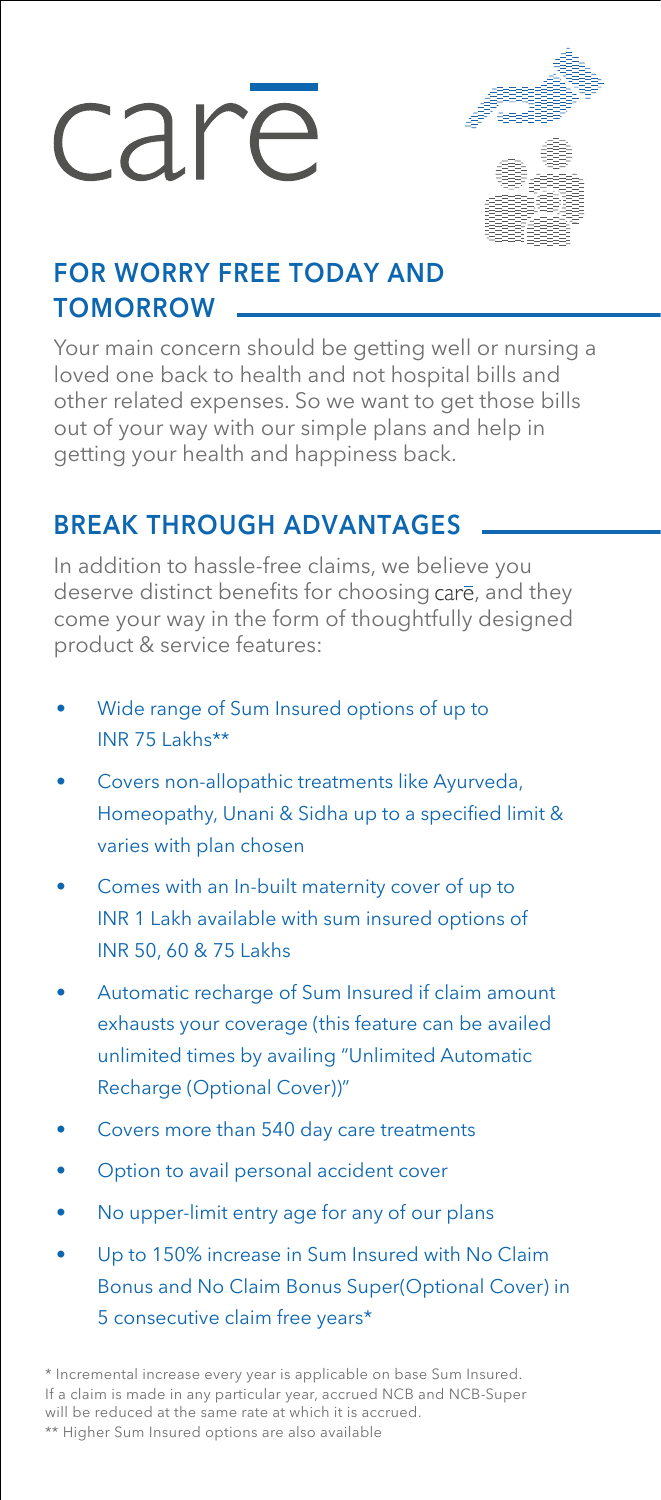# **CORNERSTONES**



# **SIMPLE WE TREAT YOUR FAMILY AS ONE**

Forget individual health insurance plans for your family members. Under the 'floater' plan, you can cover any member of your immediate family (yourself, spouse, parents, children or other eligible relationships having an insurable interest) for the sum insured in a single policy.

# **MAKE THE MOST OF WHAT WE OFFER**

To make the process of renewing your health insurance more convenient, choose a policy with a term of one, two or three years. What's more! Avail a discount on your premium if you opt for a longer policy term.

# **CASHLESS TREATMENTS**

Concentrate only on your recovery and relieve yourself from the worry of arranging for funds. Leave the bill payment arrangements to us with cashless hospitalisation.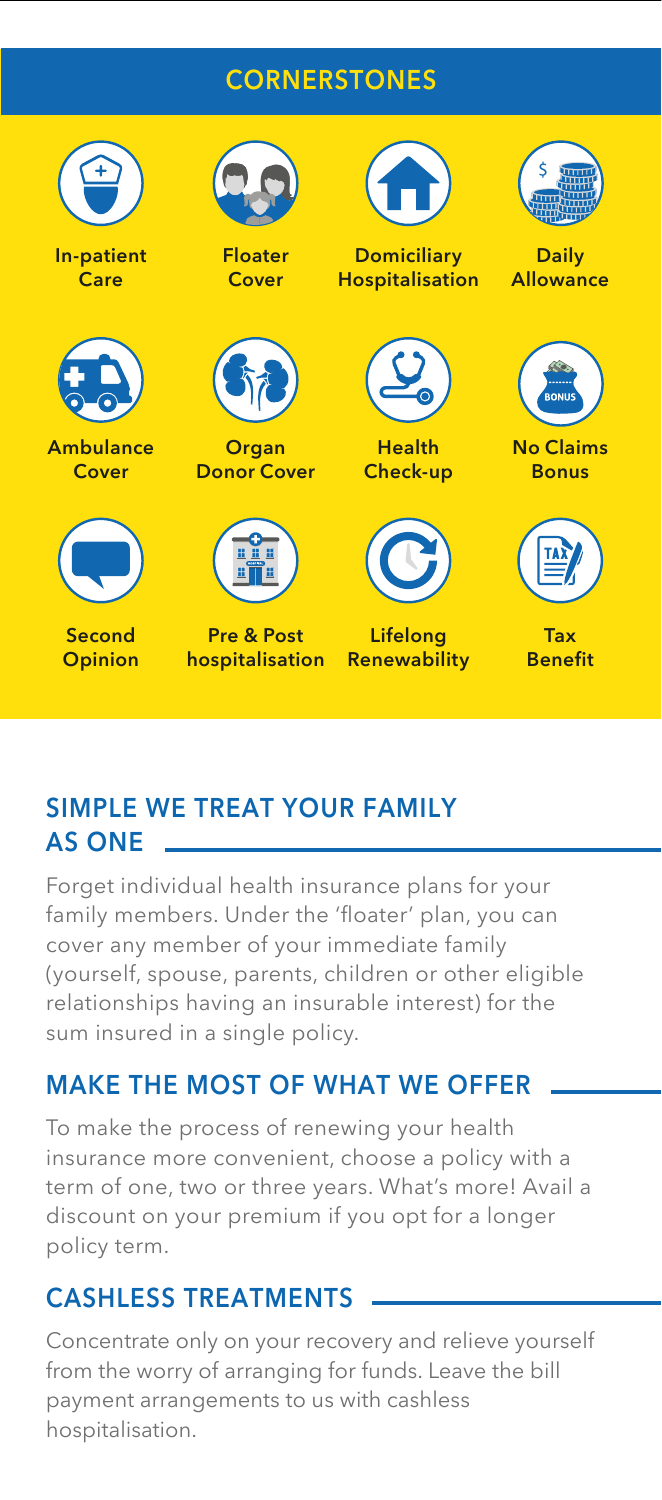# **DIRECT CONVERSATIONS TO SETTLE CLAIMS**

We back up our promise with an enduringly simple claim procedure, which involves just you and us with a network of leading hospitals pan India.

- In the case of an emergency or a planned hospitalisation, all you have to do is present the Care Health Card along with some simple documents at our network of more than 8000+ leading hospitals pan India and avail cashless service.
- In case of reimbursement of expenses when you use a non-network hospital, all you need to do is notify us immediately about the claim. Call us directly, send us the specified documents and we'll process your claim.

# **HOSPITALISATION FOR AT LEAST 24 HOURS**

If you are admitted to a hospital for in-patient care, for a minimum period of 24 consecutive hours, we pay for – room charges, nursing expenses and intensive care unit charges to surgeon's fee, doctor's fee, anesthesia, blood, oxygen, operation theater charges, etc.

# **HOSPITALISATION FOR LESS THAN 24 HOURS**

We also pay for your medical expenses if you undergo a specified day care treatment at a hospital that requires hospitalisation for less than 24 hours.

# **DOMICILIARY HOSPITALISATION**

We will reimburse the medical expenses incurred by you during your treatment at home within India, as long as it involves medical treatment for a period exceeding 3 consecutive days and had actually merited hospitalisation.

# **30 DAYS PRE-HOSPITALISATION**

Sometimes the procedures that finally lead you to hospital, such as investigative tests and medication, can be quite financially draining. We cover the medical expenses incurred by you up to 30 days before your hospitalisation.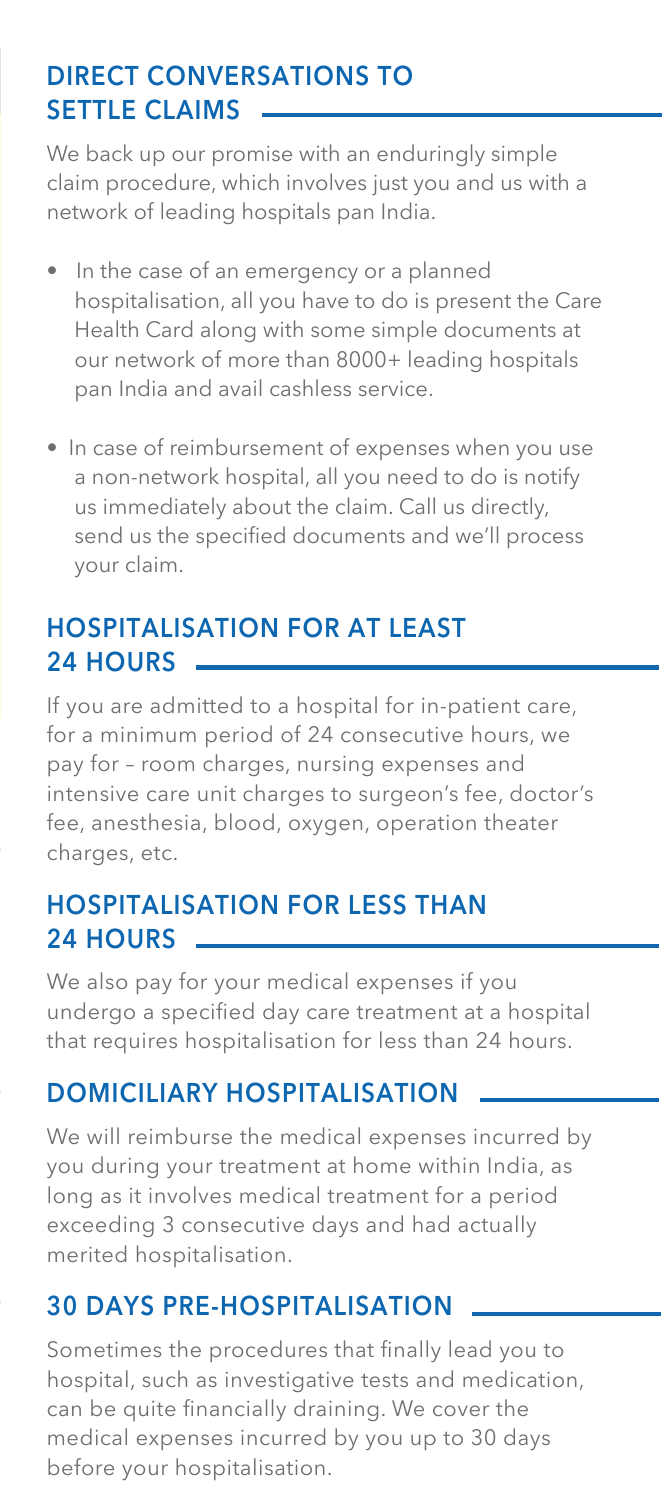# **60 DAYS POST-HOSPITALISATION**

Expenses don't end once you are discharged. There are follow-up visits to your medical practitioner, medication that is required and sometimes even further confirmatory tests. We cover the medical expenses incurred by you up to 60 days after your hospitalisation.

# **AMBULANCE COVER**

Incase of an emergency should you require an ambulance, we offer coverage for that as well.

# **DAILY ALLOWANCE**

A trip to a hospital involves more than merely using the doctor's services and hospital facilities. We reimburse those out-of-pocket expenses too as 'Daily Allowance' - a lump sum per day for each day of hospitalisation for a maximum of 5 days.

# **EXTRA CARE WITH NO CLAIMS BONUS – SUPER\***

If you do not claim your health insurance policy in a particular year, we raise a cheer to your good health in the form of a substantial bonus. You receive an increase of 50 % in your sum insured for every claim free year, up to the maximum of 100 % of the sum insured with optional cover NCB-Super. In addition to this, you also get a 10% increase in the sum insured, up to maximum of 50%, as per the regular No Claims Bonus feature.

| Illustration - No Claims Bonus + No Claims Bonus - Super (in`lacs) |        |        |                          |        |        |
|--------------------------------------------------------------------|--------|--------|--------------------------|--------|--------|
|                                                                    | Year 2 | Year 3 | Year 4                   | Year 5 | Year 6 |
| Sum Insured                                                        | 5      | 8      | 11                       | 11.5   | 12     |
| <b>NCB</b>                                                         | 0.5    | 0.5    | 0.5                      | 0.5    | 0.5    |
| NCB Super*                                                         | 2.5    | 2.5    | $\overline{\phantom{a}}$ | ٠      |        |
| <b>Total Sum Insured</b>                                           | 8      | 11     | 11.5                     | 12     | 12.5   |

Note: Assuming no claims for 5 consecutive years on SI 5 Lac

\*Optional Cover available on payment of additional premium

If a claim is made in any particular year, accrued NCB and NCB-Super will be reduced at the same rate at which it is accrued

# **ANNUAL HEALTH CHECK-UP WITHOUT ANY AGE CONSTRAINTS**

Our concern is your good health, that's why we provide you with an annual health check-up for yourself and all members covered by your policy, including children.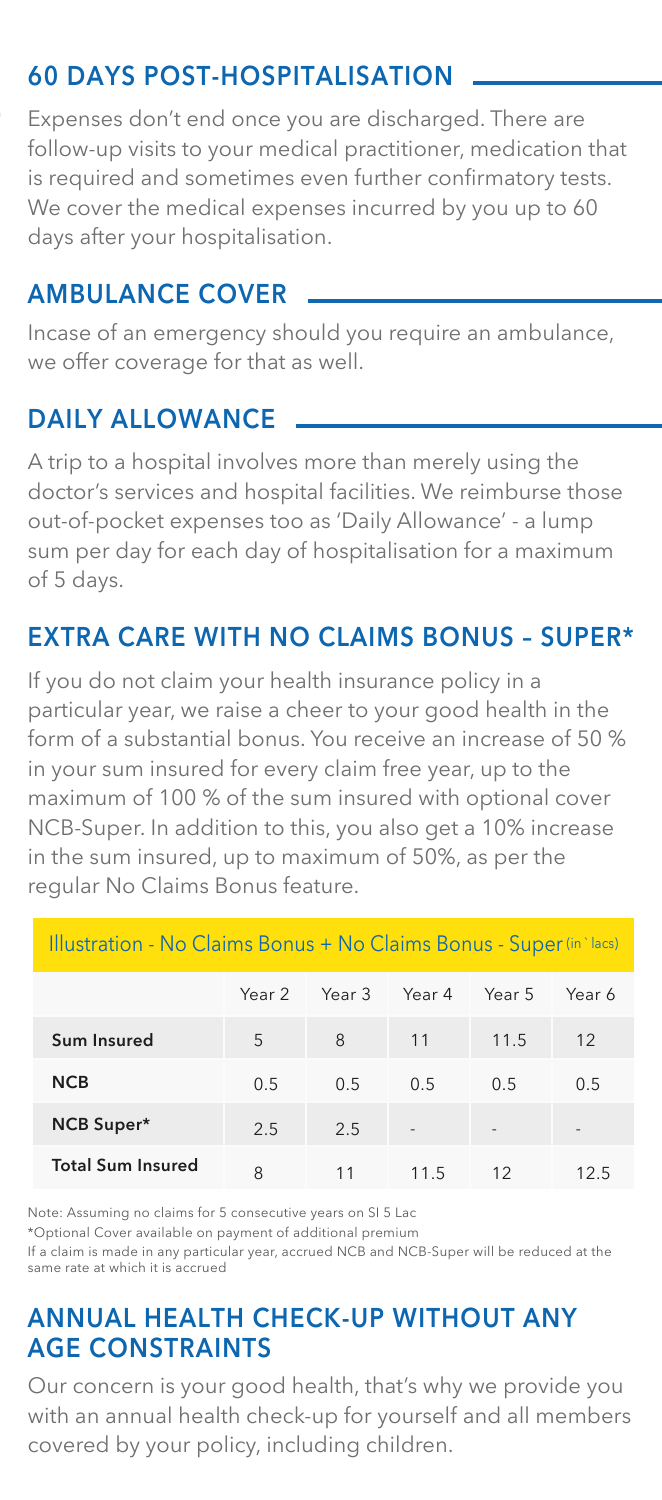### **GET TAX BENEFITS\***

Opting for health insurance is certainly a step in the right direction, and it comes with a two-fold benefit. Not only does it ensure that you and your family can access good medical care at all times, it also enables you to avail of a tax benefit on the premiums you pay towards your health insurance, as per the prevailing tax laws of the Income Tax Act, 1961 (u/s 80D).

\*Tax Benefits under the policy will be as per the prevailing Income Tax laws and are subject to amendments from time to time. For tax related queries, contact your independent tax advisor.

### **JOIN OUR FAMILY ANYTIME**

Be a part of the Care family and continue to get uninterrupted coverage with no compromises at all. Get quality service, enhanced product features and even a reduction in waiting period by the number of years of continuous coverage under a similar plan with your previous insurer.

# **CARE ANYWHERE**

Our Care knows no boundaries; literally. Avail certain listed treatments in India or abroad.

# **FREEDOM OF CHOICE OF TREATMENT**

No matter what type of treatment you need, we make sure it's covered. Alternative treatments such as Ayurveda, Unani, Sidha and Homeopathy are now covered for in-patient hospitalisation up to a specified limit which varies with plan chosen.

# **RECHARGE YOUR SUM INSURED**

A refill is always welcome! So your sum insured is reinstated just when you need it the most. If you ever run out of/exhaust your health cover due to claims made, we reinstate the entire sum insured of your policy once, which can be used for any future claims that are unrelated to the claim made during the same year. Not just this you can avail the benefit unlimited number of times by opting an Optional Cover - Unlimited Automatic Recharge. Our Care knows no limits; we are there for you, hamesha!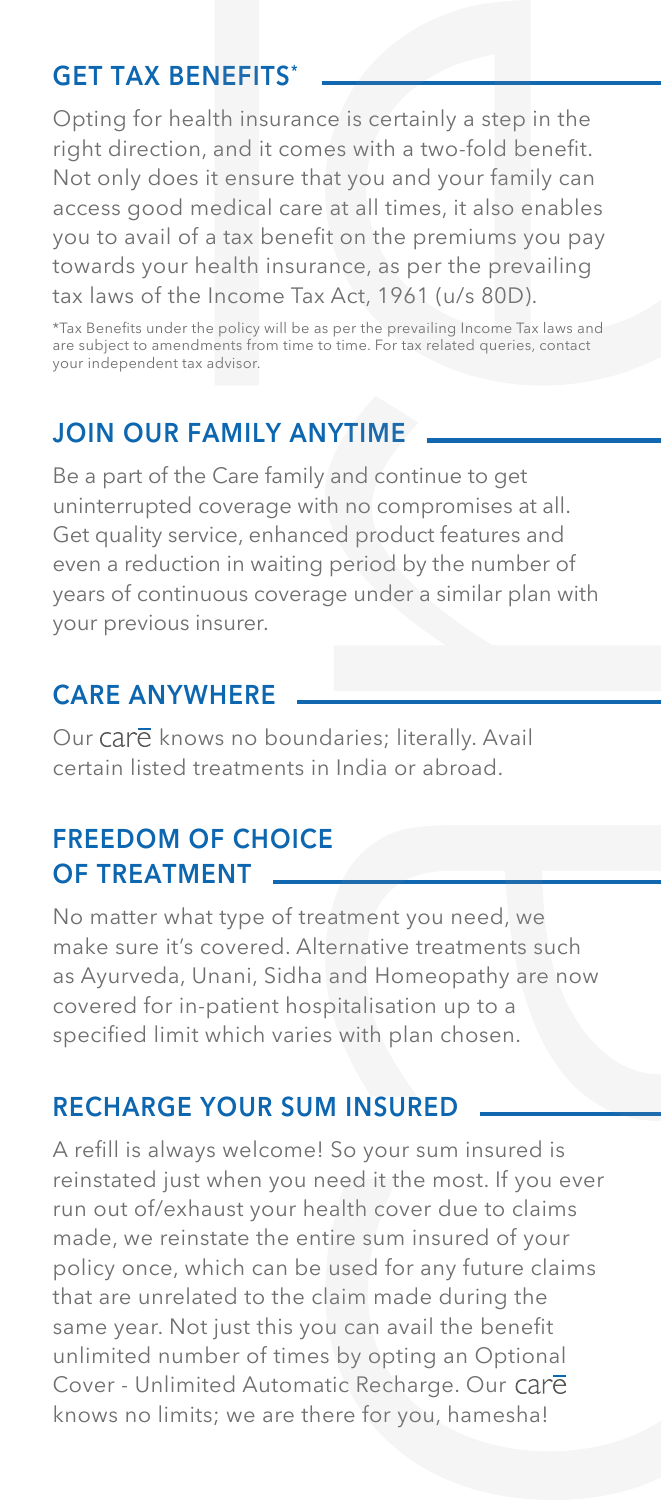# **ORGAN DONOR COVER**

We care about those who help you as much as we care for you. So, beyond ensuring that your medical needs are met, we will reimburse you for medical expenses that are incurred by an organ donor while undergoing the organ transplant surgery.

# **GET A SECOND OPINION**

We take your illness as seriously as you do. If you are suffering from a serious illness and feel uncertain about your diagnosis or wish to get a second opinion of an expert/doctor, we arrange one for you.

# **HAVING SECOND THOUGHTS? NO PROBLEM**

We recognise that you know your needs best. Hence, after purchasing the policy, if you find it unsuitable, you can cancel and return the policy to us. Our policies come with a free-look period of 15 days from the date of receipt of the policy.

# **NO UPPER-LIMITS ON CERTAIN EXPENSES**

We believe that you should be free to decide how to spend your health insurance cover towards getting the best possible medical care. As far as we're concerned, it is your money. So our plans come without any cap on certain expenses like doctor/surgery fees, operation theater & allied charges, to name a few.

|                                |                          | <b>CALC BENEFITS TABLE</b> |                                                    |                                                    |
|--------------------------------|--------------------------|----------------------------|----------------------------------------------------|----------------------------------------------------|
| Features<br>(Sum Insured Lacs) | 31841                    | 5 L. 7 L. 10 L             | 15 L, 20 L,<br>25 L, 30 L'&<br>40 <sub>1</sub>     | 50 L, 60 L &<br>751'                               |
| Pre-Hospitalisation            | 30 days                  | 30 days                    | 30 days                                            | 30 days                                            |
| Post-Hospitalisation           | 60 days                  | 60 days                    | 60 days                                            | 60 days                                            |
| Day Care Treatments            | Yes                      | Yes                        | Yes                                                | Yes                                                |
| Room Rents                     | Upto 1% of<br>SI per day | Single<br>Private Room     | Single Private<br>Room upgradable<br>to next level | Single Private<br>Room upgradable<br>to next level |
| <b>ICU Charges</b>             | Upto 2% of<br>SI per day | No I imit                  | No Limit                                           | No I imit                                          |
| Doctor's Fees Etc.             | No Limit                 | No I imit                  | No I imit                                          | No I imit                                          |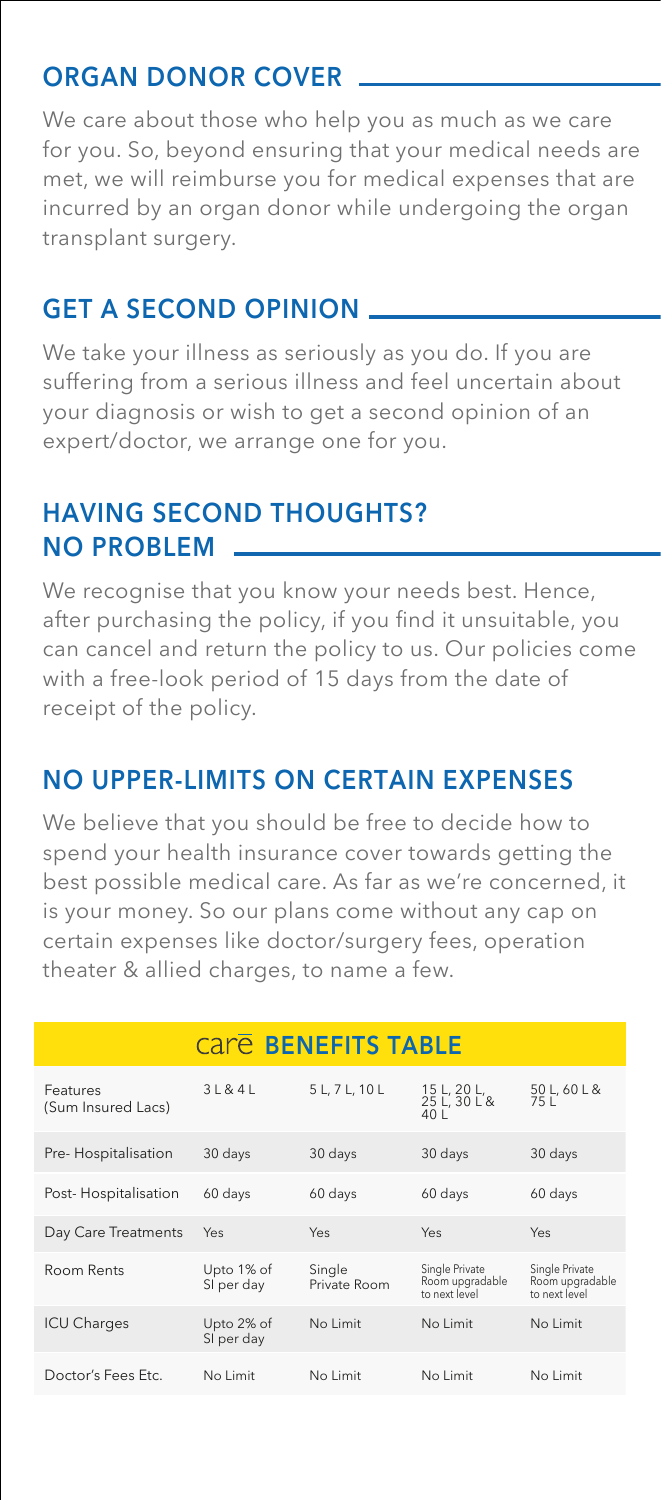| Daily Allowance                | 500 per day<br>upto 5 days per<br>hospitalization |                                    |                                    |                                    |
|--------------------------------|---------------------------------------------------|------------------------------------|------------------------------------|------------------------------------|
| Ambulance Cover                | Upto `1,500 per<br>Hospitalization                | Upto '2,000 per<br>Hospitalization | Upto `2,500 per<br>Hospitalization | Upto '3,000 per<br>Hospitalization |
| Domiciliary<br>Hospitalisation | Upto 10%<br>of SI                                 | Upto 10%<br>of SI                  | Upto 10%<br>of SI                  | Upto 10%<br>of SI                  |
| Organ Donor Cover              | Upto<br>50,000                                    | Upto<br>1,00,000                   | Upto<br>2,00,000                   | Upto<br>3,00,000                   |
| Annual Health<br>Check-Up      | Yes                                               | Yes                                | Yes                                | Yes                                |
| Second Opinion                 | Yes                                               | Yes                                | Yes                                | Yes                                |
| No Claims Bonus                | Upto 150%*<br>of SL                               | Upto 150%*<br>of SI                | Upto 150%*<br>of SL                | Upto 150%*<br>of SI                |
| Recharge Of<br>Sum Insured     | Upto SI                                           | Upto SI                            | Upto SI                            | Upto SI                            |
| Care Anywhere                  |                                                   | ×                                  |                                    | Yes                                |
| <b>Maternity Cover</b>         |                                                   |                                    |                                    | Yes                                |
| Alternative Treatment          | Yes                                               | Yes                                | Yes                                | Yes                                |

Inclusive of No Claims Bonus-SUPER.

# **MATERNITY COVER**

Being a parent is the most precious moment in life and such moments call for a celebration. That is why, with Care comes with a maternity cover of up to INR 1 Lakh with sum insured options of INR 50, 60 & 75 Lakhs.

# **NON-INCLUSIVES**

- Any pre-existing ailment/injury that was diagnosed/acquired within 48 months prior to issuance of the first policy
- Any diseases contracted during first 30 days of the policy start date except those arising out of accidents
- Expenses attributable to self-inflicted injury (resulting from suicide, attempted suicide)
- Expenses arising out of or attributable to alcohol or drug use/misuse/abuse
- Cost of spectacles/contact lenses
- **External Congenital disease**

 Remember, there are some treatments such as non-infective arthritis, joint replacement etc., which are covered only after completion of 2 consecutive policy years.

 For a detailed set of exclusions, please log on to www.careinsurance.com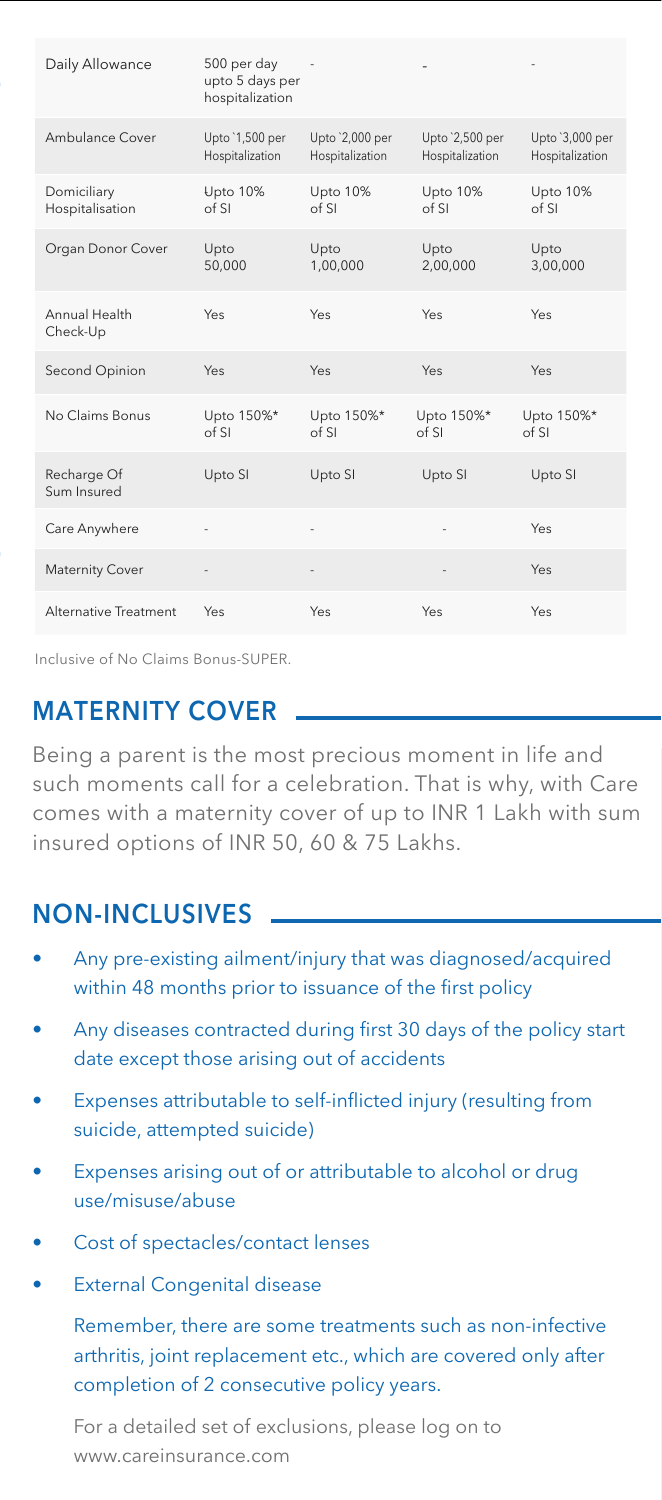| Minimum entry age                            | Individual: 5 years; Floater: 91 Days with at least 1 Insured<br>Person of age 18 years or above                                                                                             |
|----------------------------------------------|----------------------------------------------------------------------------------------------------------------------------------------------------------------------------------------------|
| Minimum entry age                            | No age bar                                                                                                                                                                                   |
| Renewal                                      | Lifelong renewability                                                                                                                                                                        |
| Renewal premium                              | Premium payable on renewal and on subsequent continuation of<br>cover are subject to change with prior approval from IRDAI.                                                                  |
| Co-payment                                   | If your age is 61 years or more, we provide you an option to<br>choose for co-payment of 20% per claim (over & above any other<br>co-payment, If any) which applies to you. We pay the rest. |
| Initial Waiting period                       | 30 days for any illness except injury                                                                                                                                                        |
| Waiting period for<br>pre-existing illnesses | Four years of continuous coverage                                                                                                                                                            |
| Change in sum insured                        | You can modify your sum insured under the policy only<br>upon renewal                                                                                                                        |
| Grace period                                 | 30 days from the date of expiry to renew the policy                                                                                                                                          |

# **ABOUT US**

# Care Health Insurance

(Formerly Religare Health Insurance Company Limited)

Care Health Insurance is a specialized Health Insurer offering health insurance services to employees of corporates, individual customers and for financial inclusion as well. With Care Health Insurance's operating philosophy being based on the principal tenet of 'consumer-centricity', the company has consistently invested in the effective application of technology to deliver excellence in customer servicing, product innovation and value-for-money services.

Care Health Insurance currently offers products in the retail segment for Health Insurance, Critical Illness, Personal Accident, Top-up Coverage, International Travel Insurance and Maternity along with Group Health Insurance and Group Personal Accident Insurance for corporates.